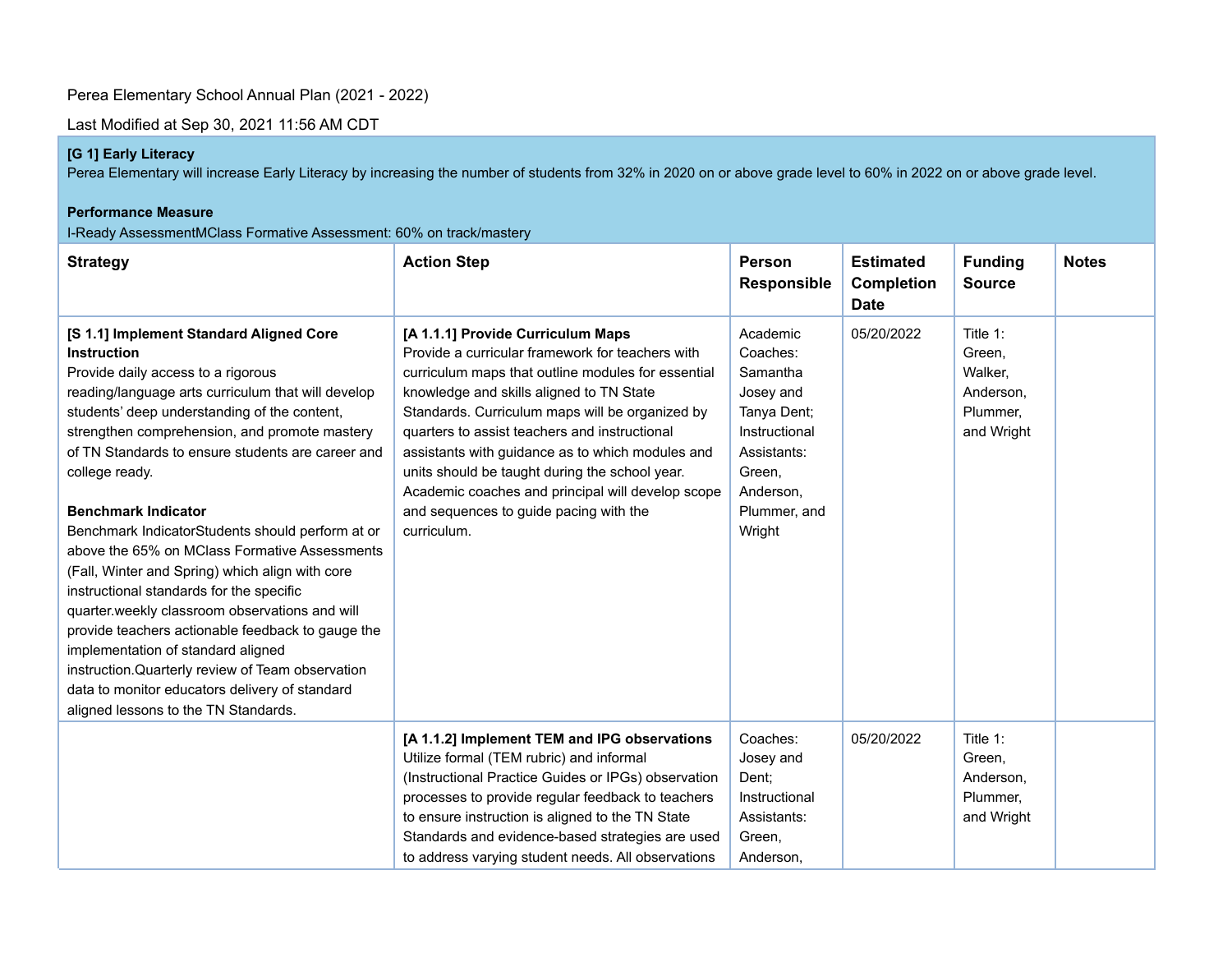|                                                                                                                                                                                                                                                                                                                                                                                                                                                                                                                                                                                                                                                                                                                                                                                                                                                                                                                                                                                                                                                                                                    | will be tracked in a program called Whetstone<br>which will allow all instructional assistants to<br>identify trends in feedback for professional<br>development purposes.                                                                                                              | Plummer, and<br>Wright     |            |  |
|----------------------------------------------------------------------------------------------------------------------------------------------------------------------------------------------------------------------------------------------------------------------------------------------------------------------------------------------------------------------------------------------------------------------------------------------------------------------------------------------------------------------------------------------------------------------------------------------------------------------------------------------------------------------------------------------------------------------------------------------------------------------------------------------------------------------------------------------------------------------------------------------------------------------------------------------------------------------------------------------------------------------------------------------------------------------------------------------------|-----------------------------------------------------------------------------------------------------------------------------------------------------------------------------------------------------------------------------------------------------------------------------------------|----------------------------|------------|--|
| [S 1.2] Professional Development<br>Professional development will be provided to<br>teachers, administrators, instructional leaders and<br>district advisors on how to articulate the<br>instructional practice shifts that will improve<br>students' skill set, teachers' pedagogy of the<br>content, mastery of standard look fors, and<br>proficient reading levels of grade supported texts.                                                                                                                                                                                                                                                                                                                                                                                                                                                                                                                                                                                                                                                                                                   | [A 1.2.1] Provide Teachers Tools for Teaching<br>Teachers receive monthly professional<br>development on how to explicitly teach concepts<br>that are identified as problem area for during the<br>iReady assessments. These concepts will also be<br>highlighted in the pacing guides. | Josey, Dent,<br>and Ussery | 05/21/2021 |  |
| <b>Benchmark Indicator</b><br>Weekly classroom observations from Academic<br>Coaches to determine trends in teachers' ability to<br>effectively implement the identified instructional<br>shifts outlined in the rubric and gauge the<br>implementation of standard aligned instruction in<br>order to plan professional development<br>support. Academic Coaching meetings are<br>conducted twice each month with required<br>attendance to ensure district and school leaders<br>are gaining and sharing knowledge of content,<br>obtaining content support and resources through<br>collaboration, and effectively communicating new<br>information with school-level educators. Quarterly<br>district-level PD sessions for volunteers and<br>parents to learn effective strategies to help<br>students reach the district's ELA goal. New teacher<br>professional learning supports are offered at<br>various times throughout each semester for new<br>hires. Mentor rosters are submitted at the<br>beginning of each semester to ensure collegial<br>support is assigned to each new hire. |                                                                                                                                                                                                                                                                                         |                            |            |  |
| [S 1.3] Targeted Intervention and Personalized                                                                                                                                                                                                                                                                                                                                                                                                                                                                                                                                                                                                                                                                                                                                                                                                                                                                                                                                                                                                                                                     | [A 1.3.1] Identify Students In Need                                                                                                                                                                                                                                                     | Coaches: Dent              | 06/05/2020 |  |
| Learning                                                                                                                                                                                                                                                                                                                                                                                                                                                                                                                                                                                                                                                                                                                                                                                                                                                                                                                                                                                                                                                                                           | Academic coaches will work with teachers to                                                                                                                                                                                                                                             | and Josey,                 |            |  |
| Provide academic interventions, personalized<br>learning activities, an individualized learning pace,                                                                                                                                                                                                                                                                                                                                                                                                                                                                                                                                                                                                                                                                                                                                                                                                                                                                                                                                                                                              | identify students in need of additional learning<br>opportunities during the school year and during the                                                                                                                                                                                 | Interventionist:<br>Walker |            |  |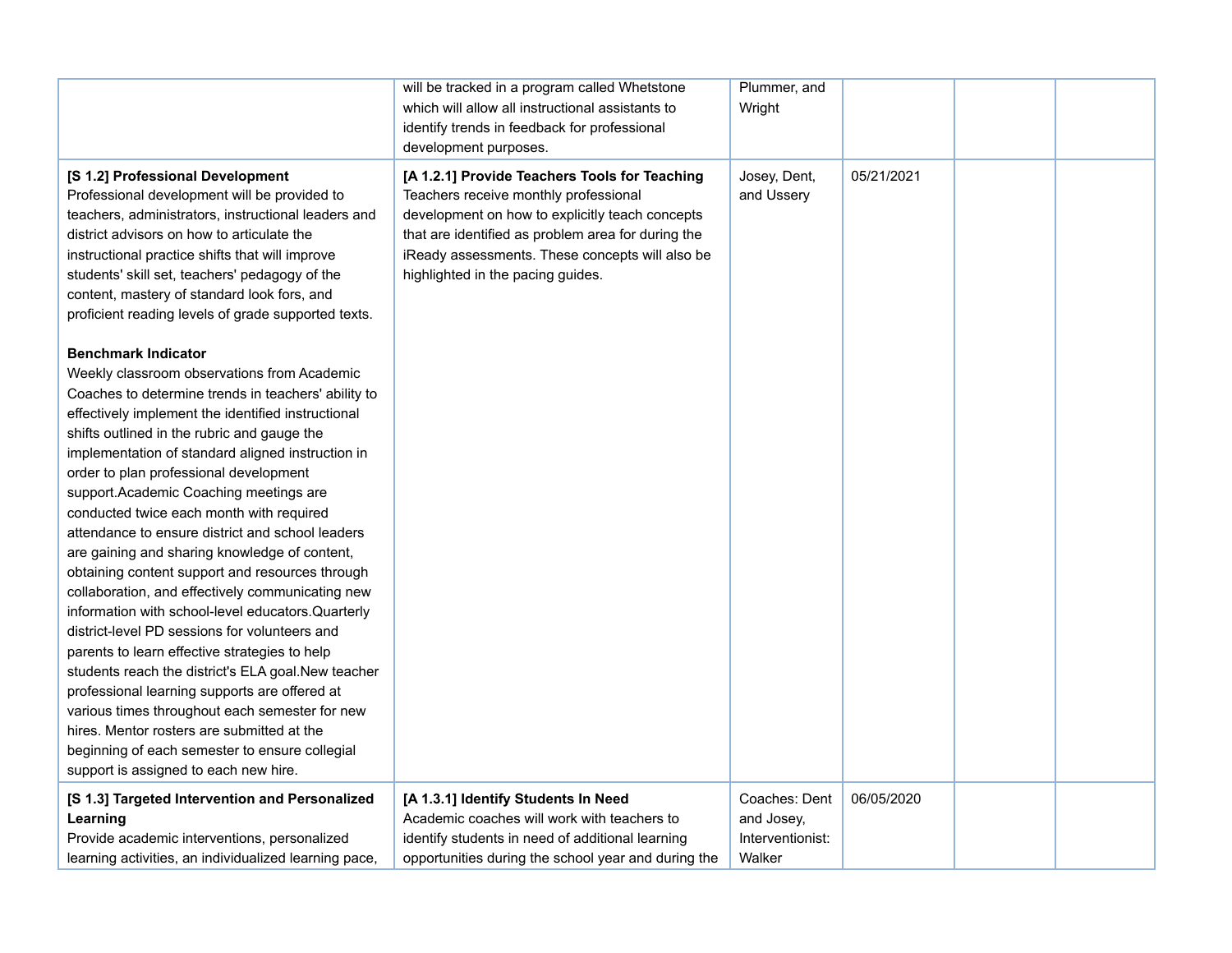| and various instructional approaches designed to<br>meet the needs of specific learners to improve<br>student achievement.                                                                                                                                                                                                                                                                          | summer. Student names will be turned over to one<br>of the interventionist for additional work on<br>necessary concepts. |  |  |
|-----------------------------------------------------------------------------------------------------------------------------------------------------------------------------------------------------------------------------------------------------------------------------------------------------------------------------------------------------------------------------------------------------|--------------------------------------------------------------------------------------------------------------------------|--|--|
| <b>Benchmark Indicator</b><br>Students should perform at or above 70% on<br>District Formative Assessments (Fall, Winter and<br>Spring) which align with core instructional<br>standards for the specific quarter. Monthly progress<br>monitoring data review of students' performance in<br>targeted intervention (Illuminate Fastbridge) to<br>determine next steps of intervention support in an |                                                                                                                          |  |  |
| effort to get them to grade level. Weekly review<br>of grade reports for students enrolled in summer<br>learning opportunities to monitor and adjust the<br>effectiveness of the learning opportunity and the<br>impact on student learning and content delivery.                                                                                                                                   |                                                                                                                          |  |  |

## **[G 2] Mathematics**

Perea will improve on-track/mastery percentages for grade 2 from 34% in 2019 to 38% in 2022; 3-5 from 34.1% in 2019 to 38.2% in 2022; grades 6-8 from 22.2% in 2019 to 27.1 in 2022; grades 9-12 from 12.7% in 2019 to 18.2% in 2022.

#### **Performance Measure**

**TCAPIReady** 

| <b>Strategy</b>                                                                                                                                                                                                                                                                                                                                                                                                                                                                         | <b>Action Step</b>                                                                                                                                                                                                                                                                                                                                                                                                                                                                                                                               | <b>Person</b><br>Responsible                                                                                    | Estimated<br><b>Completion</b><br><b>Date</b> | <b>Funding</b><br><b>Source</b>                           | <b>Notes</b> |
|-----------------------------------------------------------------------------------------------------------------------------------------------------------------------------------------------------------------------------------------------------------------------------------------------------------------------------------------------------------------------------------------------------------------------------------------------------------------------------------------|--------------------------------------------------------------------------------------------------------------------------------------------------------------------------------------------------------------------------------------------------------------------------------------------------------------------------------------------------------------------------------------------------------------------------------------------------------------------------------------------------------------------------------------------------|-----------------------------------------------------------------------------------------------------------------|-----------------------------------------------|-----------------------------------------------------------|--------------|
| [S 2.1] Implement Standard Aligned Core<br>Instruction<br>Teachers will plan and execute standard aligned<br>lessons with intentionality and focus (data-informed<br>instruction) to provide daily access to a rigorous<br>math curriculum that will develop students'<br>engagement in important content, build on prior<br>knowledge (pre-requisite skills), and promote<br>mastery of TN Standards to ensure students are<br>career and college ready.<br><b>Benchmark Indicator</b> | [A 2.1.1] Implement TEM and IPG observations<br>Utilize formal (TEM rubric) and informal<br>(Instructional Practice Guides or IPGs) observation<br>processes to provide regular feedback to teachers<br>to ensure instruction is aligned to the TN State<br>Standards and evidence-based strategies are used<br>to address varying student needs. All observations<br>will be tracked in a program called Whetstone<br>which will allow all instructional assistants to<br>identify trends in feedback for professional<br>development purposes. | Coaches:<br>Josey and<br>Dent:<br>Instructional<br>Assistants:<br>Green,<br>Anderson.<br>Plummer, and<br>Wright | 05/20/2022                                    | Title 1:<br>Green,<br>Anderson,<br>Plummer,<br>and Wright |              |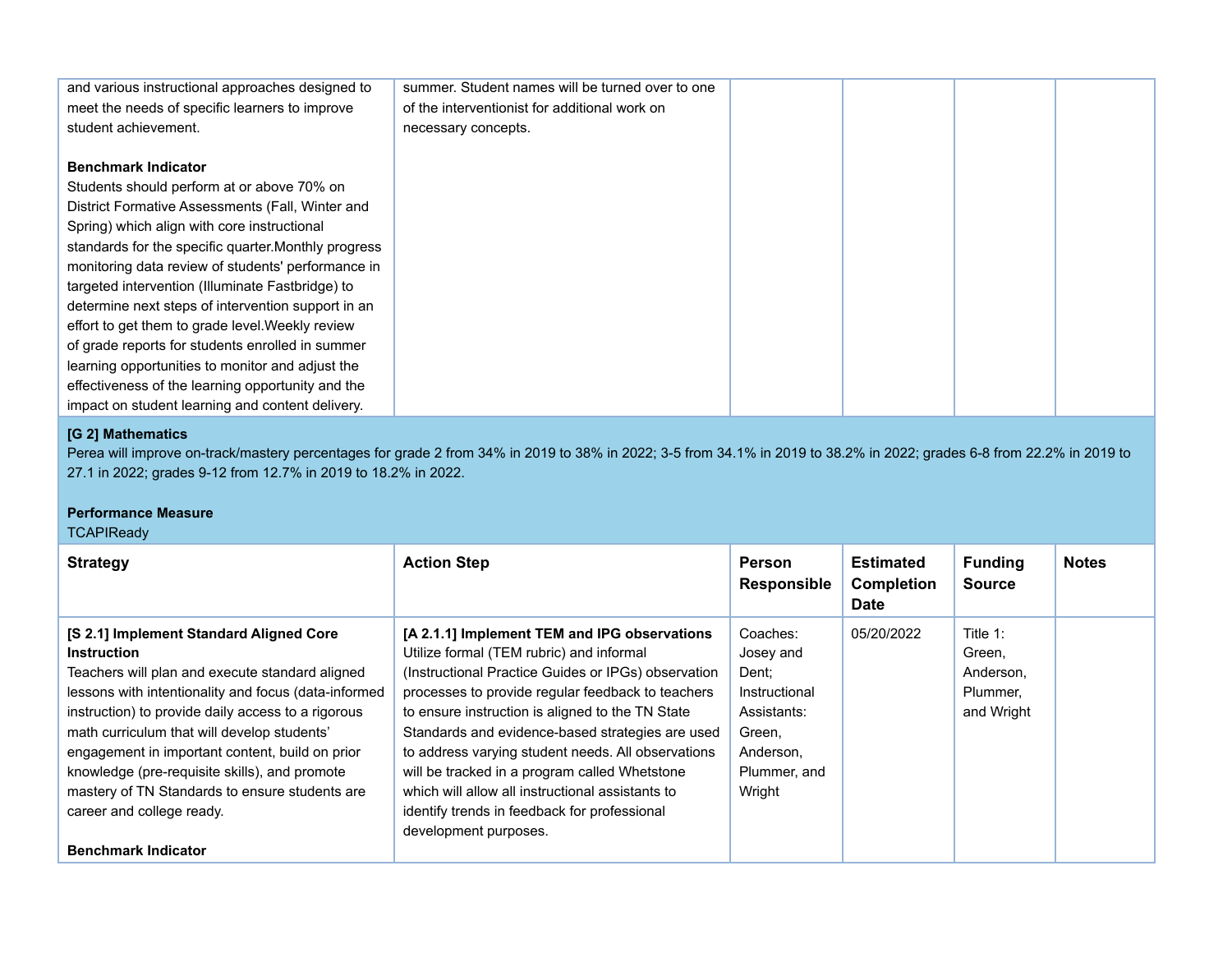| Students should perform at or above the 65% on<br>iReady Formative Assessments (Fall, Winter and<br>Spring) which align with core instructional<br>standards for the specific quarter. Weekly<br>classroom observations and will provide teachers<br>actionable feedback to gauge the implementation<br>of standard aligned instruction. Quarterly review of<br>Team observation data to monitor educators<br>delivery of standard aligned lessons to the TN<br>Standards.                                                                                                                                                                                                                                                                                                                                                                                                                                                                                                                                                                            |                                                                                                                                                                                                                                                                                         |                            |            |  |
|-------------------------------------------------------------------------------------------------------------------------------------------------------------------------------------------------------------------------------------------------------------------------------------------------------------------------------------------------------------------------------------------------------------------------------------------------------------------------------------------------------------------------------------------------------------------------------------------------------------------------------------------------------------------------------------------------------------------------------------------------------------------------------------------------------------------------------------------------------------------------------------------------------------------------------------------------------------------------------------------------------------------------------------------------------|-----------------------------------------------------------------------------------------------------------------------------------------------------------------------------------------------------------------------------------------------------------------------------------------|----------------------------|------------|--|
| [S 2.2] Professional Development<br>Provide ongoing, high quality professional<br>development at the District and school level for<br>school leaders, teachers, and other instructional<br>staff that focuses on instructional shifts and<br>strategies that result in improved student<br>performance.                                                                                                                                                                                                                                                                                                                                                                                                                                                                                                                                                                                                                                                                                                                                               | [A 2.2.1] Provide Teachers Tools for Teaching<br>Teachers receive monthly professional<br>development on how to explicitly teach concepts<br>that are identified as problem area for during the<br>iReady assessments. These concepts will also be<br>highlighted in the pacing guides. | Josey, Dent,<br>and Ussery | 05/05/2021 |  |
| <b>Benchmark Indicator</b><br>Weekly classroom observations from Academic<br>Coaches to determine trends in teachers' ability to<br>effectively implement the identified instructional<br>shifts outlined in the rubric and gauge the<br>implementation of standard aligned instruction in<br>order to plan professional development<br>support. Academic Coaching meetings are<br>conducted twice each month with required<br>attendance to ensure district and school leaders<br>are gaining and sharing knowledge of content,<br>obtaining content support and resources through<br>collaboration, and effectively communicating new<br>information with school-level educators. Quarterly<br>district-level PD sessions for volunteers and<br>parents to learn effective strategies to help<br>students reach the district's grade level Math<br>goal. New teacher professional learning supports<br>are offered at various times throughout each<br>semester for new hires. Mentor rosters are<br>submitted at the beginning of each semester to |                                                                                                                                                                                                                                                                                         |                            |            |  |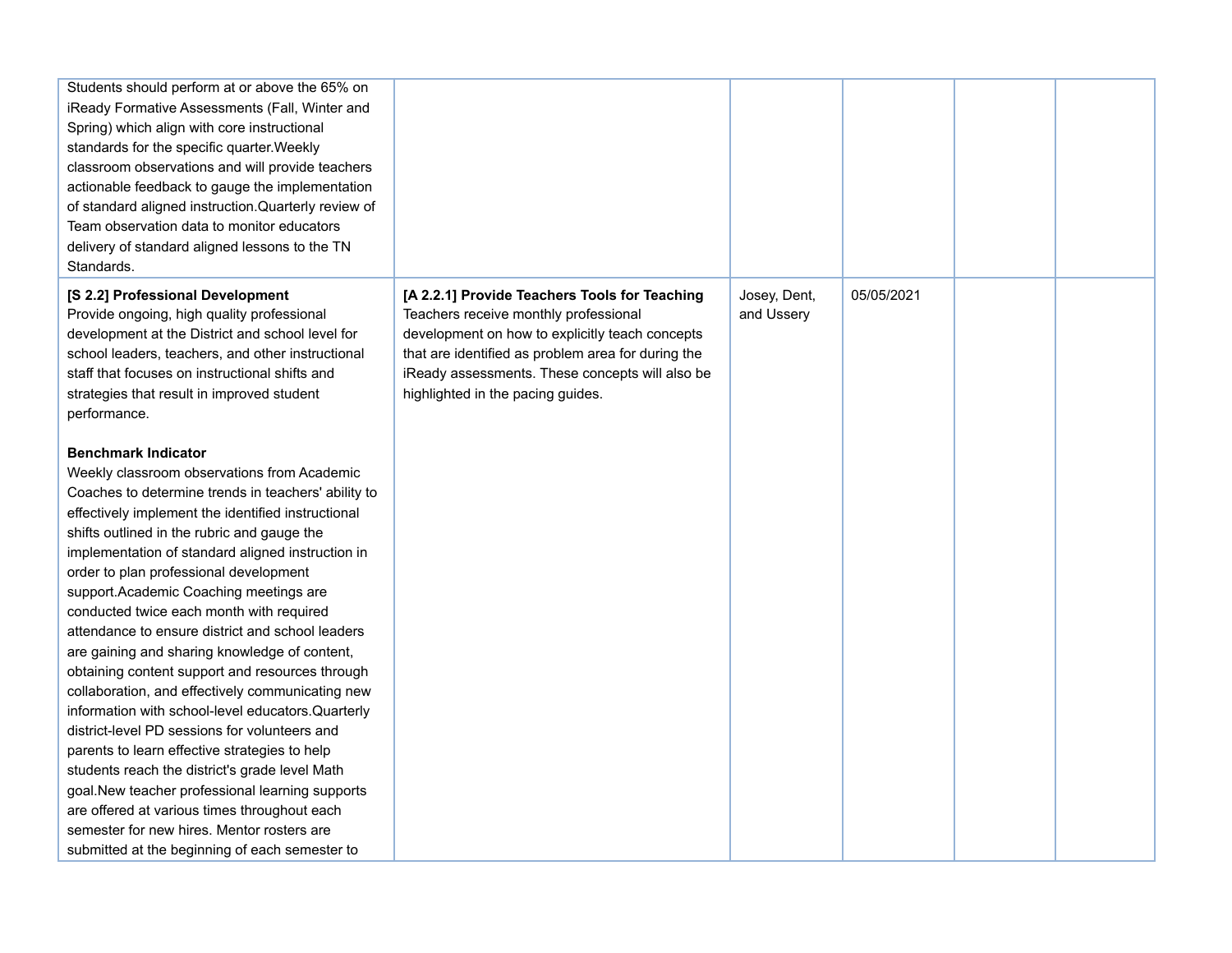| ensure collegial support is assigned to each new<br>hire.                                                                                                                                                                                                                                                                                                                                                                                                                                                                                                                                                                                                                |                                                                                                                                                                                                                                                                                                                           |                                                           |            |  |
|--------------------------------------------------------------------------------------------------------------------------------------------------------------------------------------------------------------------------------------------------------------------------------------------------------------------------------------------------------------------------------------------------------------------------------------------------------------------------------------------------------------------------------------------------------------------------------------------------------------------------------------------------------------------------|---------------------------------------------------------------------------------------------------------------------------------------------------------------------------------------------------------------------------------------------------------------------------------------------------------------------------|-----------------------------------------------------------|------------|--|
| [S 2.3] Targeted Interventions and Personalized<br>Learning,<br>Provide academic interventions, personalized<br>learning activities, an individualized learning pace,<br>and various instructional approaches designed to<br>meet the needs of specific learners to improve<br>student achievement.                                                                                                                                                                                                                                                                                                                                                                      | [A 2.3.1] Identify Students In Need<br>Academic coaches will work with teachers to<br>identify students in need of additional learning<br>opportunities during the school year and during the<br>summer. Student names will be turned over to one<br>of the interventionist for additional work on<br>necessary concepts. | Coaches: Dent<br>and Josey,<br>Interventionist:<br>Walker | 06/05/2020 |  |
| <b>Benchmark Indicator</b><br>Students should perform at or above 70% on<br>District Formative Assessments (Fall, Winter and<br>Spring) which align with core instructional<br>standards for the specific quarter. Monthly progress<br>monitoring data review of students' performance in<br>targeted intervention (Illuminate Fastbridge) to<br>determine next steps of intervention support in an<br>effort to get them to grade level. Weekly review<br>of grade reports for students enrolled in summer<br>learning opportunities to monitor and adjust the<br>effectiveness of the learning opportunity and the<br>impact on student learning and content delivery. |                                                                                                                                                                                                                                                                                                                           |                                                           |            |  |

# **[G 3] Safe and Healthy Students**

Shelby County Schools will reduce the percentage of chronically absent students from 18.4% in 2019 to 17.3% in 2022.

## **Performance Measure**

Power BI dataPowerSchool dataSART documentation for at-risk students

| <b>Strategy</b>                                                                                                                                                                                                                                 | <b>Action Step</b>                                                                                                                                                                                                                                                                  | Person<br>Responsible | Estimated<br><b>Completion</b><br><b>Date</b> | <b>Funding</b><br><b>Source</b> | <b>Notes</b> |
|-------------------------------------------------------------------------------------------------------------------------------------------------------------------------------------------------------------------------------------------------|-------------------------------------------------------------------------------------------------------------------------------------------------------------------------------------------------------------------------------------------------------------------------------------|-----------------------|-----------------------------------------------|---------------------------------|--------------|
| [S 3.1] Attendance and Behavior Interventions<br>and Supports<br>Implement targeted interventions, initiatives and<br>support programs that address chronic<br>absenteeism and behavioral needs for all students.<br><b>Benchmark Indicator</b> | [A 3.1.1] Hire Staff and Implement Procedures<br>to Reduce COS<br>Hiring new staff to improve the record collection<br>and the follow-up with families. The Chief operating<br>Officer will oversee staff in the records office to<br>ensure the proper monitoring is taking place. | Casey and<br>Douglas  | 05/21/2021                                    |                                 |              |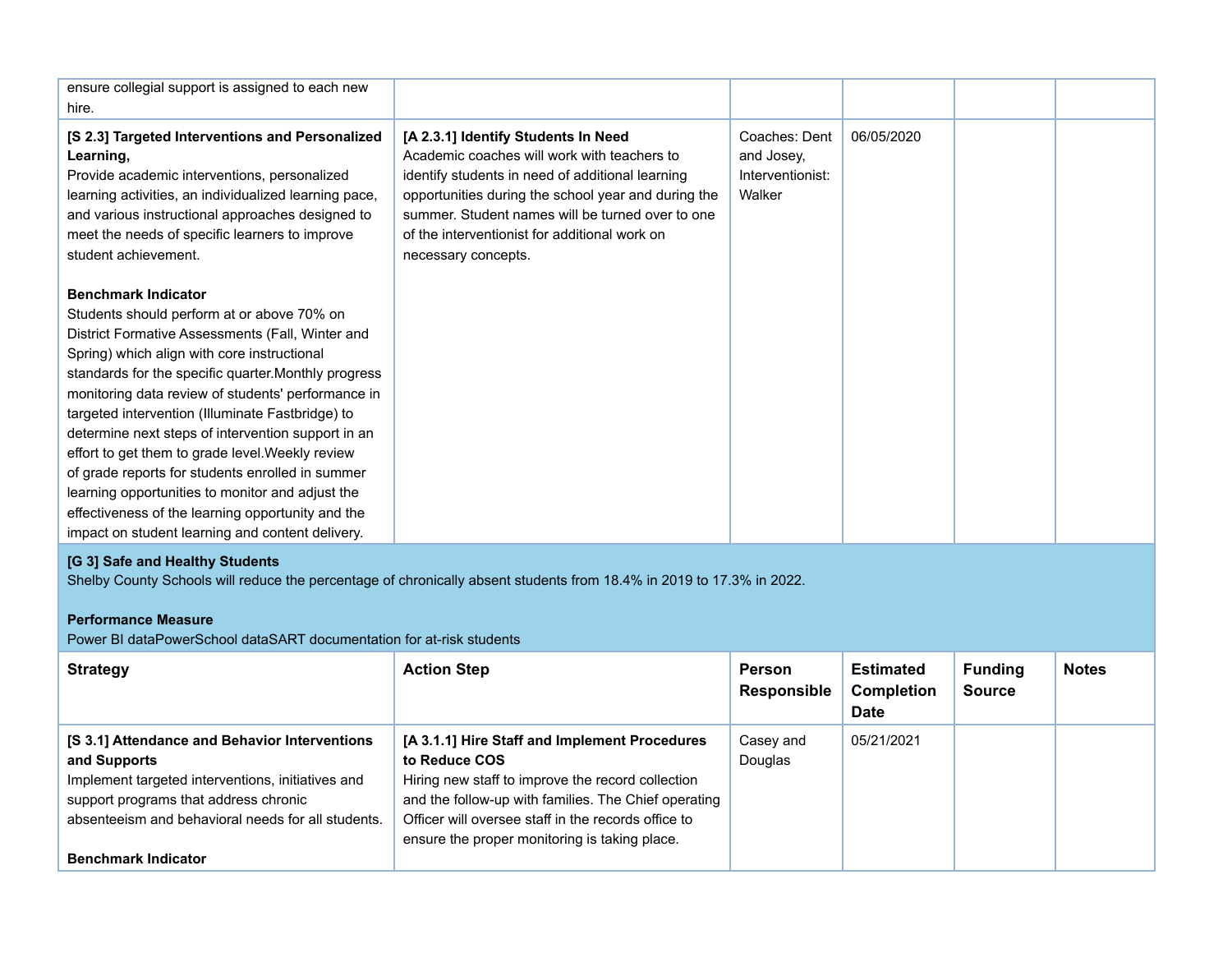| Monitor 20 day reports for behavior outputs,<br>effectiveness of behavioral interventions and<br>supports aimed at reducing student discipline<br>incidents Monitor 20 day reports to identify<br>students at risk of high chronic absenteeismMonitor<br>20 day reports to assess the impact of suspensions<br>on daily attendance. Monitor students every 20<br>days who have been identified as needing<br>additional support (i.e. homeless, foster care,<br>student involved in RTIB programs).                                                                                                                                                                                | Family Engagement Coordinator will communicate<br>with parents pertaining to any truancy concerns.                                                                                                                                                                                                                                                                                                                                     |                      |            |         |  |
|------------------------------------------------------------------------------------------------------------------------------------------------------------------------------------------------------------------------------------------------------------------------------------------------------------------------------------------------------------------------------------------------------------------------------------------------------------------------------------------------------------------------------------------------------------------------------------------------------------------------------------------------------------------------------------|----------------------------------------------------------------------------------------------------------------------------------------------------------------------------------------------------------------------------------------------------------------------------------------------------------------------------------------------------------------------------------------------------------------------------------------|----------------------|------------|---------|--|
| [S 3.2] Professional Development<br>Provide ongoing, high quality professional<br>development for school leaders and other staff that<br>focuses on classroom/behavior management and<br>social emotional learning to improve student<br>behavior and attendance.<br><b>Benchmark Indicator</b><br>Monitor the number of student referrals to the reset<br>room and/or prior to professional development<br>session. Monitor behavior plans per semester to<br>determine the implementation and effectiveness of<br>the strategies and resources shared during PD.                                                                                                                 | [A 3.2.1] Implement a system of accountability<br>Implement a system of accountability through<br>monitoring and record keeping. The staff will work<br>the best practices for monitoring truancy issues<br>and keeping the parents engaged.                                                                                                                                                                                           | Casey and<br>Douglas | 05/22/2022 |         |  |
| [S 3.3] Parent, Family, and Community<br>Engagement<br>Promote effective parent, family, and community<br>engagement activities that support safe schools<br>which will improve student attendance and<br>behavior.<br><b>Benchmark Indicator</b><br>Review 20-day student attendance reports at the<br>end of each semester to determine the impact after<br>engagement events. At the end of each semester,<br>review the attendance and discipline 20 day report<br>for schools that have a trained parent ambassador<br>to determine the impact on their attendance<br>rates. Evidence of parent participation in decisions<br>relating to the education of their children and | [A 3.3.1] Build family relationships<br>Family Engagement Coordinator will build<br>relationships with parents beginning with a<br>dedicated parents only orientation. From there she<br>will form a Parent Advisory Board with parents<br>interested in serving on this committee. They will<br>communicate with the parent community as a<br>whole through the parent square app to notify<br>parents of all events hosted by Perea. | Douglas              | 06/05/2020 | Title 1 |  |